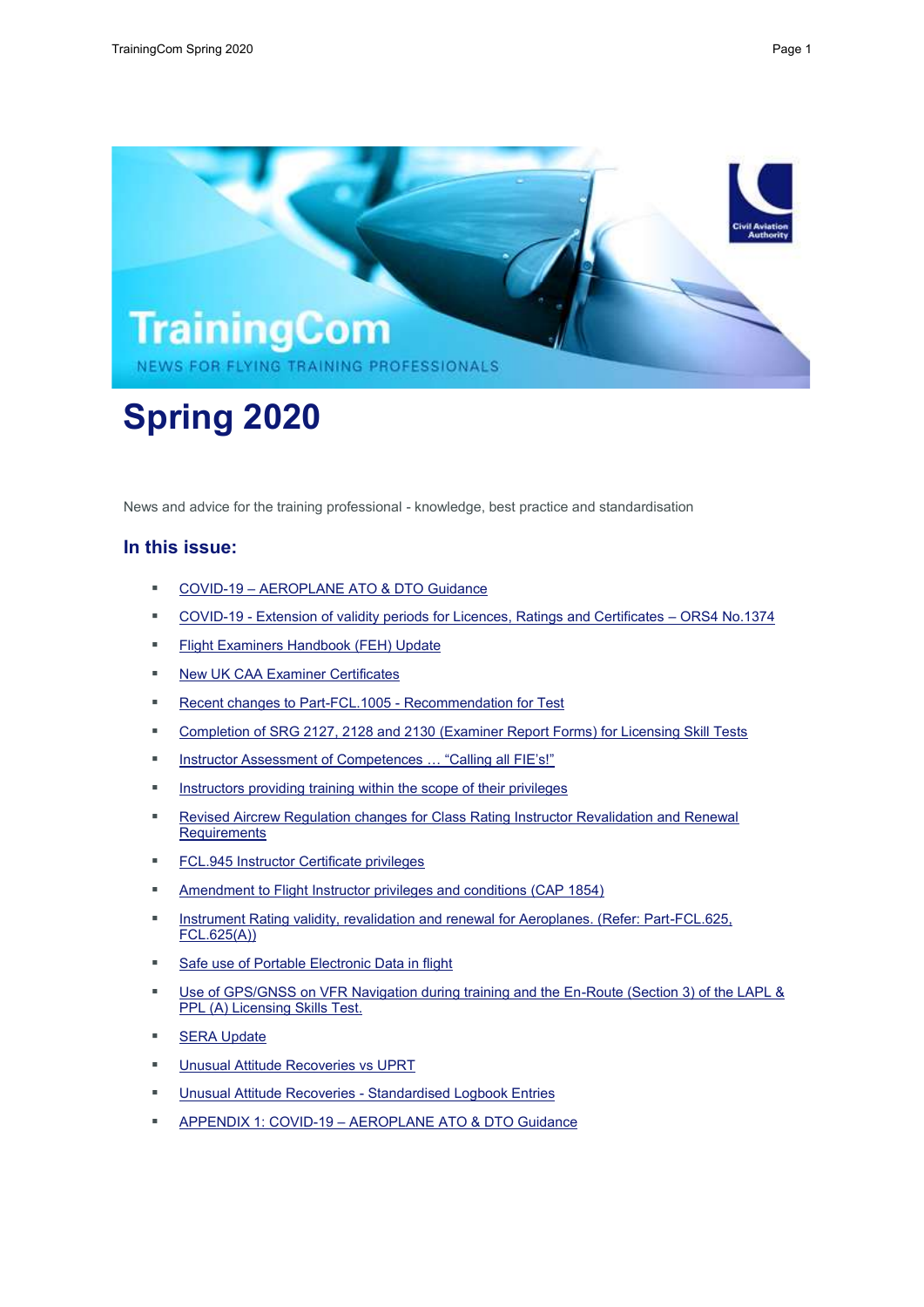# **COVID-19 – AEROPLANE ATO & DTO Guidance**

This TrainingCom comes to you at what we know to be an unprecedented time for UK flight training organisations. The government's extension of the Covid-19 lockdown has meant that, in line with the DfT guidance, training organisations have continued to cease all non-essential operations with some staff being furloughed and several airfields remaining closed.

During the lockdown period CAA staff, in accordance with the government guidelines, continue to work from home. However, we all remain fully operational and available either via e-mail or telephone for assistance to you during these very challenging times. For further information and guidance refer to Appendix 1.

# **COVID-19 - Extension of validity periods for Licences, Ratings and Certificates – ORS4 No.1374**

We have recently released further alleviation measures to deal with the extension of validity for EASA licences, ratings, privileges, endorsements, certificates of aeroplane and helicopter pilots, instructors and examiners. This may be viewed at **[ORS4 1327](http://publicapps.caa.co.uk/docs/33/ORS41374.pdf)**. However, it is quite an extensive document and you are advised to read it carefully, particularly the notes on p4 of the document. If you have a rating etc, which is currently valid, but will expire before 31 October, it may be extended until 22 November 2020 provided that the conditions stated in the document are observed. Things to note:

- Extensions to instrument and type/class ratings require a briefing from a suitably qualified instructor but then require admin action by an examiner (except for SEP/TMG where a FCL.945 instructor can do it all). This can be done remotely via, say, Skype.
- There's no indication of how the instructor communicates to an examiner that the briefing has been done so both the briefing and the admin action is most likely to be done by the same examiner.
- On completion of the briefing, the admin action can be carried out in one of 2 ways:

Note 4(a). The examiner completes an entry in the pilot's licence certificate of revalidation - that needs the actual licence

- Note (d). The examiner uses the new Issue 1 SRG1100F remotely (see link below). The instructor or examiner shall provide the pilot with a Temporary Certificate Extending Validity of Licence Privileges using Form SRG 1100F. This may be done electronically or by post and the pilot shall carry a hard copy of the temporary certificate with their licence. Another valid way would be to use one of the Certificate of Revalidation extension pages should you have a blank copy available, completed as per 4(a) and mailed to the pilot.
- The advantage of Note 4(d) action is that the CAA gets notified, whereas there's no mechanism to notify them if Note 4a is used.
- As far as instructors and examiners are concerned, the extension is not dependent on any sort of briefing, neither is it stated what sort of examiner can do this. As it's just an administrative action, it could be done by any examiner although, it would be preferable to consult an FIE or SE as applicable.
- For medicals, it's even more straightforward you just need to carry a copy of the ORS4 in your licence.

NB: Extensions to any licence, rating, endorsement or certificate MUST be conducted by those persons with the authority to do so.

NB: On-Track Aviation Limited have provided the following link for a webinar held recently to explain the details of both ORS4 1374 and 1378: **ht[tps://www.ontrackaviation.com/covid19\\_UKCAA\\_updates.html](https://www.ontrackaviation.com/covid19_UKCAA_updates.html)**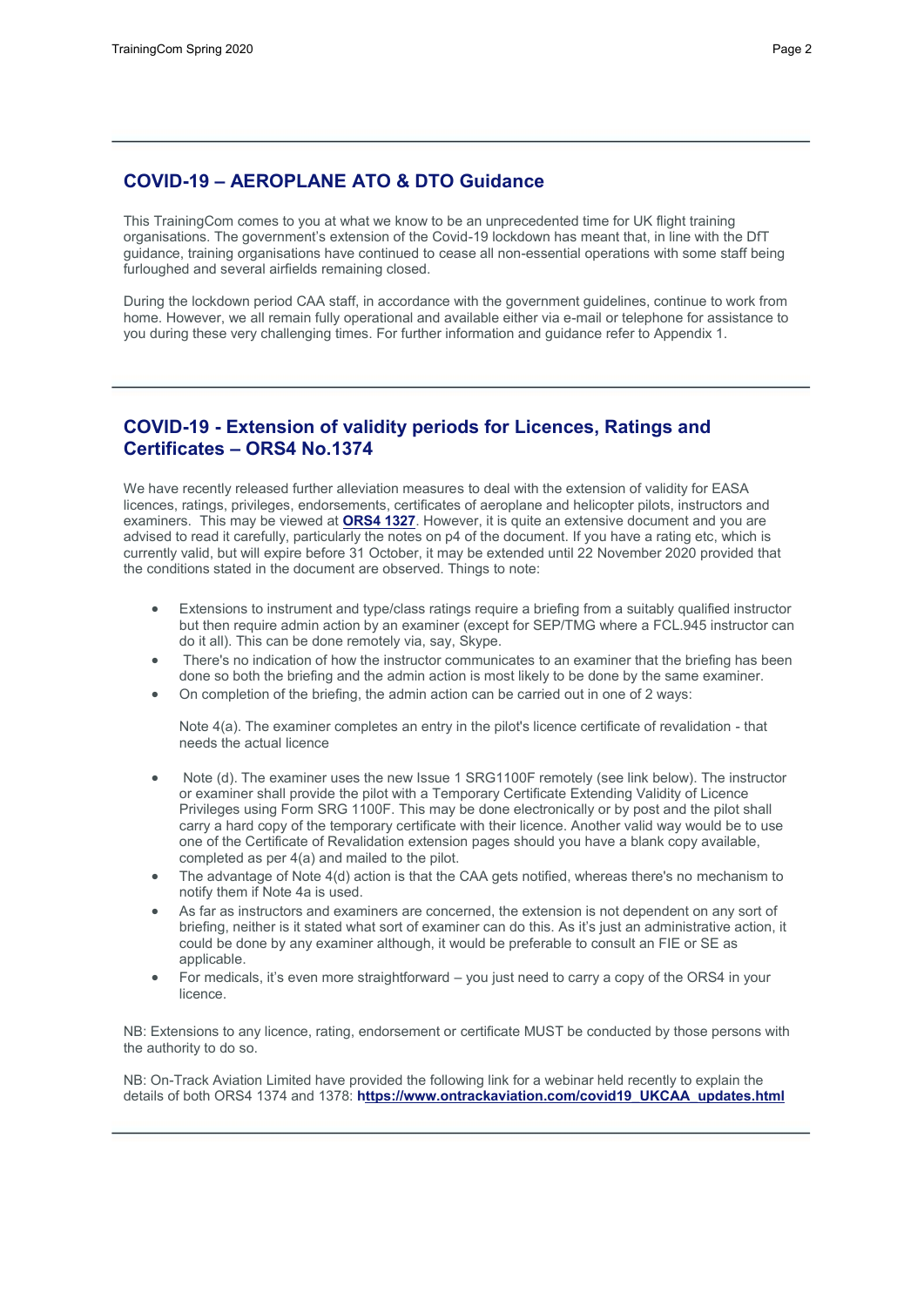# **Flight Examiners Handbook (FEH) Update**

With the assistance of industry**,** the authority has amended the 2016 version of the FEH and has included the recent changes of the Aircrew Regulation. Any future changes will be promulgated in the normal way and will then be implemented into the next version of the FEH.

# **New UK CAA Examiner Certificates**

We have recently implemented a new certificate for examiners which includes a sign off block for Senior Examiners having completed revalidations or renewals in accordance with examiner privileges. It is important that senior examiners DO NOT sign the certificate unless it is the new certificate with the signature block. If a candidate presents SE's with the old examiners certificate, then the normal process will be taken to issue the new certificate and an SRG1100A can be issued where appropriate.

It is also important when completing the new examiners certificate that the privileges are completed in full and the statement "As Above" must not be entered as this could be open to misunderstandings and the date should be entered in full for 2020 and not abbreviated (e.g.: 20/2/20 written as 20/02/2020).

### **Recent changes to Part-FCL.1005 - Recommendation for Test**

The requirements of FCL.1005 (a)(2) have been removed. Examiners can now recommend and test for the Skill Test or AoC, if they are Head of Training or person responsible for the training. FCL.1005 is replaced by the following: 'FCL.1005 Limitation of privileges in case of vested interests

Examiners shall not conduct:

(a) skill tests or assessments of competence of applicants for the issue of a licence, rating or certificate to whom they have provided more than 25 % of the required flight instruction for the licence, rating or certificate for which the skill test or assessment of competence is being taken; and

(b) skill tests, proficiency checks or assessments of competence whenever they feel that their objectivity may be affected.'

NB: This does not apply to national aircraft/licences as this is not stated in the Air Navigation Order and Regulation.

# **Completion of SRG 2127, 2128 and 2130 (Examiner Report Forms) for Licensing Skill Tests**

There have been instances where examiners are not completing Section 6 (f) and (g) which require completion for the class rating regardless of being Multi-Engine (Land) or Single-Engine Piston (Land) Class Ratings. In the case of Section 6 (f) any systems that are not appropriate then "N/A" as required should be entered. Section 6 (g) the "Oral Questions" is mandatory regardless of Section 5 (e) "Oral Questions" which is for the examiner to ask questions relating to abnormal and emergency procedures.

## **Instructor Assessment of Competences … "Calling all FIE's!"**

As mentioned previously before the introduction of EASA the CAA staff examiners held an annual seminar for industry IRE's, FE CPL and FIE examiners. During this seminar the subject areas to be included whilst conductingassessment (s) of competence (initial, revalidation or renewal) of an instructor certificate were given to the FIE's by the CAA staff examiners.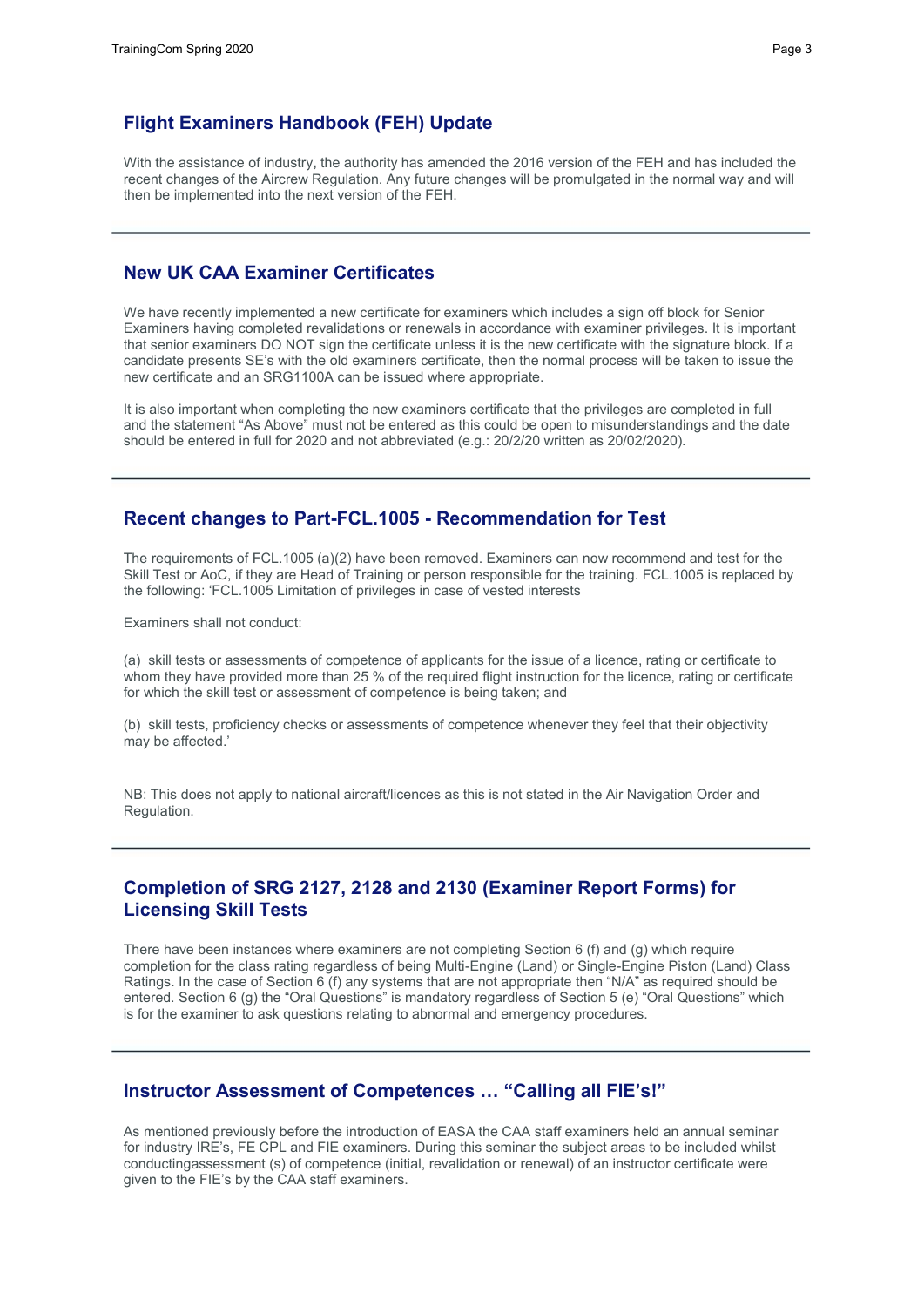As part of the authority's oversight programme the present three staff flight examiners re-introduced this last year, and would encourage the Flight Instructor Examiners when conducting these assessments of competences to include the following subjects either as part of the natural pre-flight planning process and/or by going into greater depth making use of the TK questions from UK CAA Standards Document 10(a).

The subject(s) will continue to be reviewed each year and announced in the Spring version of TRAININGCOM to coincide with the start of the main flying season. The subject(s) for 2020 are either:

- **Pre-flight planning with the emphasis on aeroplane performance.** Focusing on both the theory and practical aspects
- **DR Navigation Techniques**. Focusing on the 'HOW' as well as the 'WHAT' the instructor teaches 'DR Navigation' to their student(s) using recognised methods, including methods of correcting errors.
- **PBN related (where appropriate).**
- **Use of Moving Map Displays (where appropriate).**
- **Procedures when operating within an Aerodrome Traffic Zone.**

# **Instructors providing training within the scope of their privileges**

We have recently had feedback that instructors have been conducting training for which they do not have the instructor privileges stated in the "XII – Ratings, Certificates and Privileges" page of their licence.

This is especially prevalent with Instructors who hold a "LAPL only" remark endorsed on their Flight Instructor certificate. FI with such an endorsement are reminded that they cannot provide instruction towards the PPL licence. If training is conducted by the holder of a valid instructor certificate who is not appropriately qualified and the UK CAA is to be the State of Licence issue, they will reject the candidate's application and require them to redo the required flight training.

Although, it is accepted that there are similarities between the LAPL and PPL syllabi, an applicant who has commenced a LAPL course must complete this course and Skill Test before commencing the course for the PPL. In addition, an FI with a LAPL only limitation should not supervise students undertaking a PPL course for their solo flights. FI who applies to have the supervision limitation removed who have supervised PPL solo flight will not be accepted.

# **Revised Aircrew Regulation changes for Class Rating Instructor Revalidation and Renewal Requirements**

There have been several queries related to the recent Aircrew Regulation changes to Subpart J – Instructors. FCL.940.CRI CRI – Revalidation and renewal stated below:

(a) For revalidation of a CRI certificate the applicant shall, within the 12 months preceding the expiry date of the CRI certificate:

(1) Conduct at least 10 hours of flight instruction in the role of a CRI. If the applicant privileges on both single-engine and multi-engine aeroplanes; or

(2) Receive refresher training as a CRI at an ATO; or

(3) Pass the assessment of competence in accordance with FCL.935 for multi-engine or single-engine aeroplanes, as relevant

(b) For at least each alternate revalidation of a CRI certificate, the holder shall have to comply with the requirement of (a)(3).

(c) Renewal. If the CRI certificate has lapsed, the applicant shall, within a period of 12 months before renewal:

(1) Receive refresher training as a CRI at an ATO;

(2) Pass the assessment of competence established in FCL.935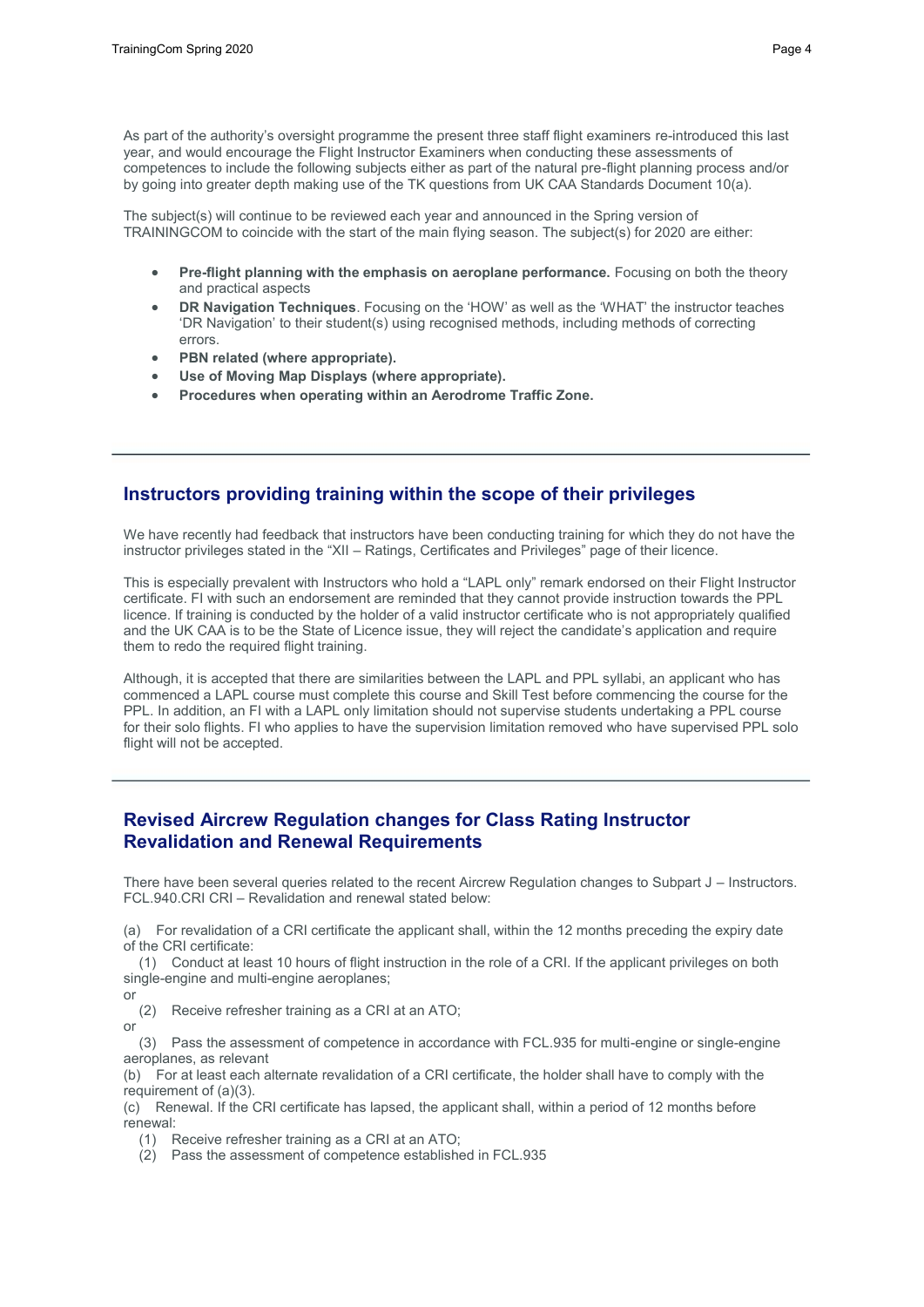The changes include 'receiving refresher training as a CRI at an ATO'. This 'refresher training can be conducted by attending the FI(A) Refresher Course (formerly known as seminars) by one of the UK CAA approved FI (A) Refresher Course providers. Otherwise, the refresher training can be conducted by an ATO/DTO which is approved by the UK CAA to conduct instructor training in accordance with AMC1 FCL.940.CRI CRI – Revalidation and renewal.

## **FCL.945 Instructor Certificate privileges**

Instructors whose certificates include FCL.945 privileges may only exercise such privileges if specifically authorised for that purpose by the competent authority responsible for the applicant's licence. This means that an instructor who has changed his/her state of licence issue ('SOLI') to an EASA Member State other than the UK may NOT sign Certificates of Revalidation in Part-FCL licence issued by the UK CAA. Also, a Flight Examiner who has SOLI'd to a non-UK EASA MS may only conduct revalidations by Proficiency Check for pilots holding UK-issued Part-FCL licences, not 'by experience' and they must also comply with the relevant requirements of the EASA Examiner Difference document.

## **Amendment to Flight Instructor privileges and conditions (CAP 1854)**

Commission Implementing Regulation (EU) 2019/1747 amending Regulation (EU) No 1178/2011 about requirements for certain flight crew licences and certificates, rules on training organisations and competent authorities is applicable from 11 November 2019: **[https://eur-lex.europa.eu/legal](https://eur-lex.europa.eu/legal-content/EN/TXT/?uri=CELEX:32019R1747)[content/EN/TXT/?uri=CELEX:32019R1747](https://eur-lex.europa.eu/legal-content/EN/TXT/?uri=CELEX:32019R1747)**

FCL.905. Flight Instructor Privileges and conditions have been amended. A new point (c) is added to allow a flight instructor to also provide training towards class and type ratings for single-pilot, single-engine aeroplanes, except for single-pilot high-performance complex aeroplanes in multi-pilot operations. This means that all privileges after a) and b) are "shifted down".

The current points  $(g)(3)(i)$  and  $(ii)$  – now  $(i)$  (3)- are amended but new text does not change the content of the requirement. The current point  $(d)$  – now  $(e)$ - reduces the requirements to teach for the CPL.

Applicants holding a valid FI or CRI who currently exercise the privileges in single pilot non-complex aeroplanes in multi-pilot operations will have to make application and supplying suitable logbook and operator's evidence of exercising instructor privileges in multi pilot operations on their current certificate. Until such an application is made, holders of a valid FI and CRI can continue to exercise such privileges until their licence is reissued.

All flight instructor privileges printed as of 11 November will receive a card with the new formatted privileges. EASA has indicated that the publication of associated AMC and GM should be within the next few weeks.

Also refer to CAA document: **[http://publicapps.caa.co.uk/docs/33/CAP 18](http://publicapps.caa.co.uk/docs/33/CAP)54 final.pdf** for further information.

# **Instrument Rating validity, revalidation and renewal for Aeroplanes. (Refer: Part-FCL.625, FCL.625(A))**

With effect from the 25<sup>th</sup> March there has been a change to FCL.625, Instrument Rating-Validity, revalidation and renewal for aeroplanes and helicopters, which applies to national and Part-FCL licence holders. When revalidating or renewing an IR(A) or IR(H), the licence holder must hold the relevant valid class or type rating, unless revalidating or renewing the privileges of the class or type rating at the same time as renewing the IR.

Examiners needs to ensure that the applicant meets these requirements when conducting Proficiency Checks and sign the Certificate of Revalidation accordingly, to reflect the privileges rating held or being revalidated/renewed. Pilots who have an IR with SE and ME privileges on their licence need to hold current single engine *and* multi engine rating when revalidating or renewing their IR if they wish to fly IFR in single engine and multi engine aeroplanes.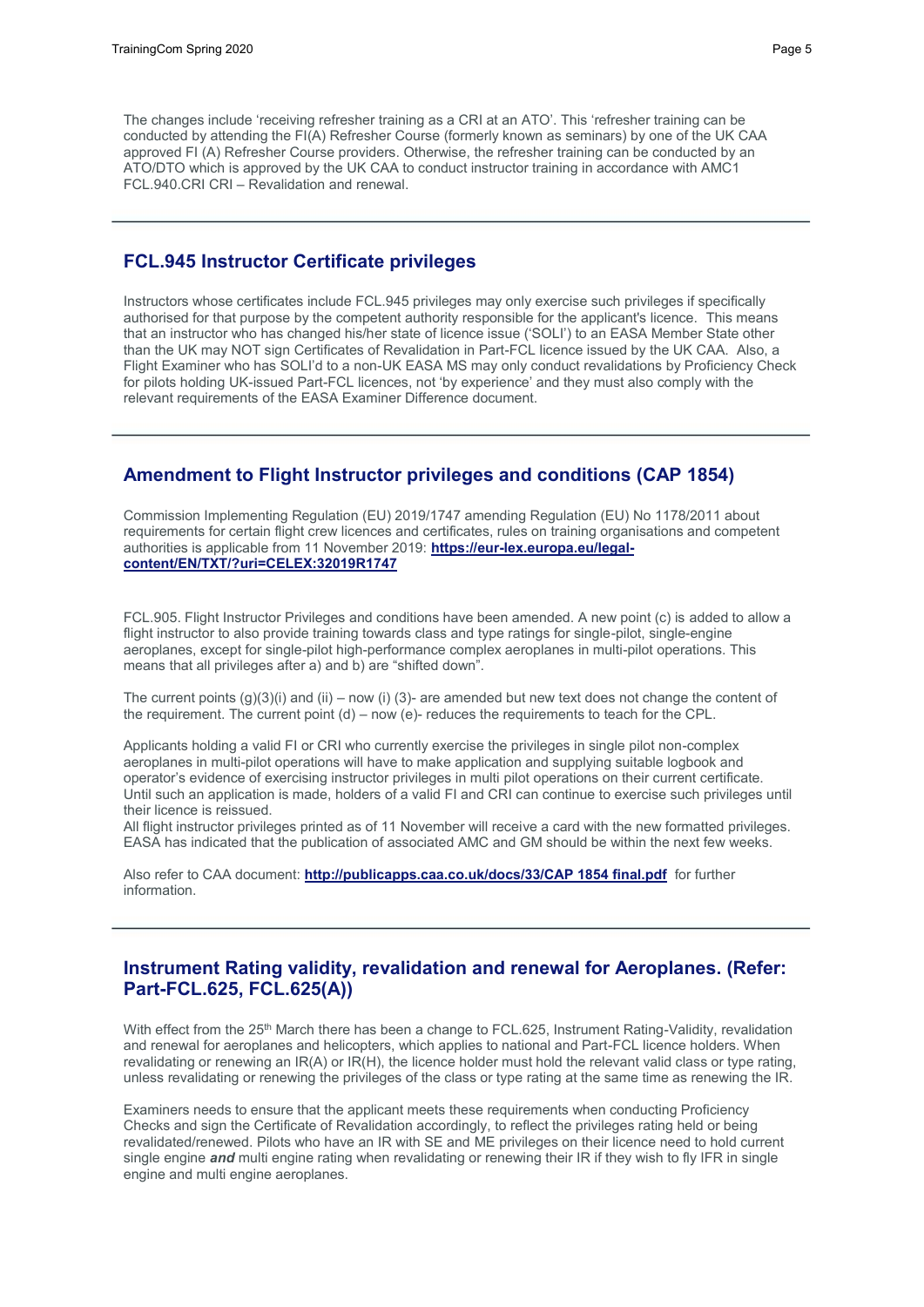Pilots who *only* hold a valid multi engine class rating can only be endorsed with an IR valid for multi engine aeroplanes (IR SP ME class). The legislation sates that the applicant must "*hold the relevant class or type*  rating unless the IR revalidation is combined with the renewal of the relevant class or type rating".

Licence holders showing IR SP ME/SE revalidating or renewing in a multi engine class rating can use their IR in a single engine *only* if they hold a valid single engine at the time of the IR test. For example, a revalidation or renewal of an IR by Proficiency Check completed in a ME class of aeroplane or qualified FNPT II on 15<sup>th</sup> March 2020. The pilot under check only holds a valid SEP Class Rating, no valid ME rating is held, the Examiner is only able to endorse IR SP SE on the Certificate of Revalidation in the pilot's licence.

## **Safe use of Portable Electronic Data in flight**

Concerns have been raised by Flight Instructors and Flight Examiners over the safe use of electronic devices in flight, especially moving maps. While these bring significant benefits in situational awareness and navigational assistance, they also bring the potential for significant distraction if used incorrectly. Some recent infringement reports show that total reliance on a moving map can lead to an instant loss of situational awareness should the device fail for any reason, rather than using the moving map as a part of the planning and execution phases, such that a failure of one device does not lead to the plan being forgotten.

There are moments where excessive amounts of information presented on multiple displays make it easy to become overwhelmed: approaching a busy airfield for example, or during an instrument approach. These are excellent places to remove as much clutter as possible and focus on the core basics, rather than adding another source of workload.

So, how should we use them correctly? Ideally, in the same way as a paper chart – glanced at from time to time to confirm that the plan is working, or that the current heading presents no hazards. It is of more concern when students mention Instructors – and indeed Examiners – spending significant periods of a planned flight looking at map displays to confirm the aircraft's position.

Electronic devices do have significant value as instructional tools. For instance, tracking a training flight to be able to replay it as part of a debrief, or training students on how to pick out important information from the mass of information available. The graphical representation of weather and NOTAM information pre-flight can only be a safety benefit, while with some products the ability to carry out a quick Mass & Balance calculation before flight is invaluable. As with any calculation we must ensure the validity of data entered, perhaps using it as a training tool to show students individual airframe weighing differences and the pitfalls of using standard manufacturer's weights.

We must, however, also teach students the hazards of excessive use overwhelming basic skills, and can only do that by setting the example of correct usage, without the tool becoming a crutch.

# **Use of GPS/GNSS on VFR Navigation during training and the En-Route (Section 3) of the LAPL & PPL (A) Licensing Skills Test.**

We have received several queries from industry about the use of moving map displays, or GPS/GNSS aircraft systems during training and the licensing skills tests.

It is important that instructors teach their students the use of GPS/GNSS aircraft systems when fitted to their aeroplane. The use of moving map displays should also be taught to enhance the student's situational awareness once they have the basic DR navigation techniques.

If the student uses these systems during solo flying then this is permissible but they need to remember that they need to have the skills to later pass the licensing skills test. Therefore, it is the skills test that will be the time when the students DR Navigation techniques will be tested.

During the En-route (Section 3), you may only make use of the GPS/GNSS systems using raw data without map displays. However, having finished the en-route the test candidate should be asked to make use of the GPS/GNSS, or moving map display to return to the airfield to conduct the Approach and Landing (Section 4), including use of magenta line if available.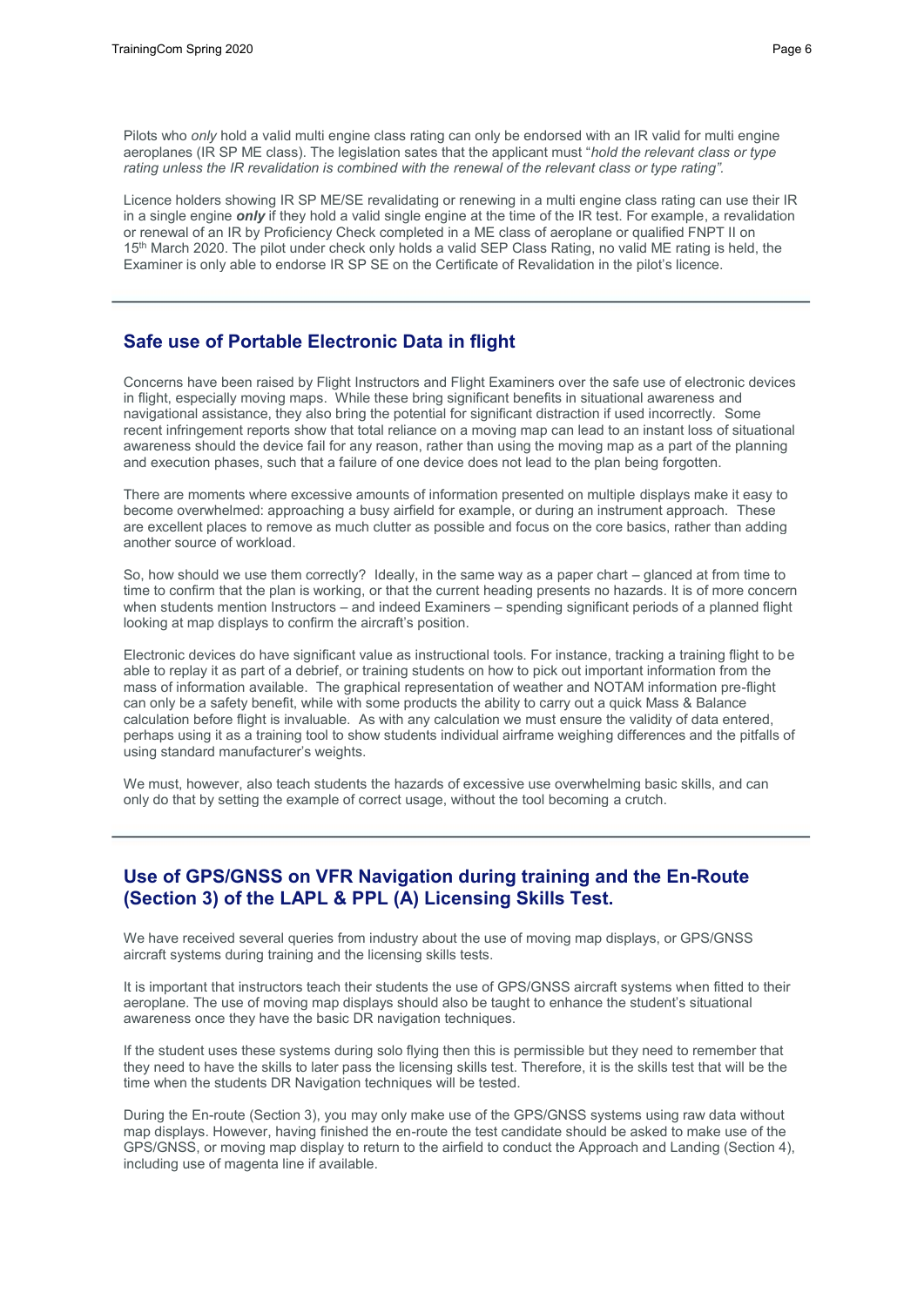On a more general basis and due to 12% of infringements committed by instructors and examiners. I would **highly** encourage all instructors and examiners make use of moving map even if it needs to be used discreetly, for example, during a navigation exercises where the student is conducting DR navigation air exercises.

Infringements have become particularly prevalent during the basic skill based air exercises and examiners operating in unfamiliar operating areas, and therefore, it is essential that instructors and examiners make use of moving map displays.

### **SERA Update**

Following the recent ending of the previous UK regulation concerning VFR minima in Class D airspace and adoption of SERA criteria, the CAA has issued ORS4 No.1357 which concerns Standardised European Rules of the Air – VFR and SVFR flights within the Manchester Low Level Route.

This may be viewed at **<http://publicapps.caa.co.uk/docs/33/1357.pdf>**

More complete information may be viewed at **[http://www.nats-uk.ead](http://www.nats-uk.ead-it.com/aip/current/misc/BRIEFING_SHEET_MANCHESTER_LOW_LEVEL.pdf)[it.com/aip/current/misc/BRIEFING\\_SHEET\\_MANCHESTER\\_LOW\\_LEVEL.pdf](http://www.nats-uk.ead-it.com/aip/current/misc/BRIEFING_SHEET_MANCHESTER_LOW_LEVEL.pdf)**

# **Unusual Attitude Recoveries vs UPRT**

We are receiving feedback from examiners who are starting to observe test applicants recovering from conventional unusual attitudes (UA's) using Upset Prevention and Recovery Technique (UPRT) protocols. So, rather than seeing "power, roll, pitch", the examiners are seeing "push, roll, power, stabilise".

The reason for the conventional UA recovery technique being used in light twin and single engine aeroplanes is to achieve "minimum height loss". Whereas, minimum height loss using the UPRT techniques is not a priority as they have been developed for jet aircraft, especially those with underslung engines where the thrust-pitch couple causes problems.

Both instructors and examiners need to understand that the use of UPRT procedures is not appropriate in light twin or single engine aeroplanes during UA recoveries because minimum height loss is the overriding priority and the power-pitch couple is usually small.

Therefore, it is important that instructors continue to teach the conventional UA recovery technique and that examiners brief the applicant on their requirements and expectations during the test or check. Confusion and misunderstandings over what is required could lead to a UA recovery being judged as unsatisfactory and then a subsequent Reg 6 appeal from the applicant who had been taught that UPRT procedures were appropriate.

## **Unusual Attitude Recoveries - Standardised Logbook Entries**

Attached to this TrainingCom is a guide for standardised entries into logbooks for UPRT Instructor privileges that are required to be added to an FI(A)'s flying logbook by an ATO's Head of Training (HT). Refer to Appendix 2 for further guidance.

**The CAA would like to thank the following individuals for their contribution to this TrainingCom: Captain Steve Oddy (SE(A) & Authorised Industry Examiner), Nick Wilcock (AOPA UK) and Captain Craig Padfield (SE(A) & Authorised Industry Examiner).**

Heads of Training are recommended to ensure that Aeroplane TRAININGCOMs are made available for reference to instructing and administrative staff.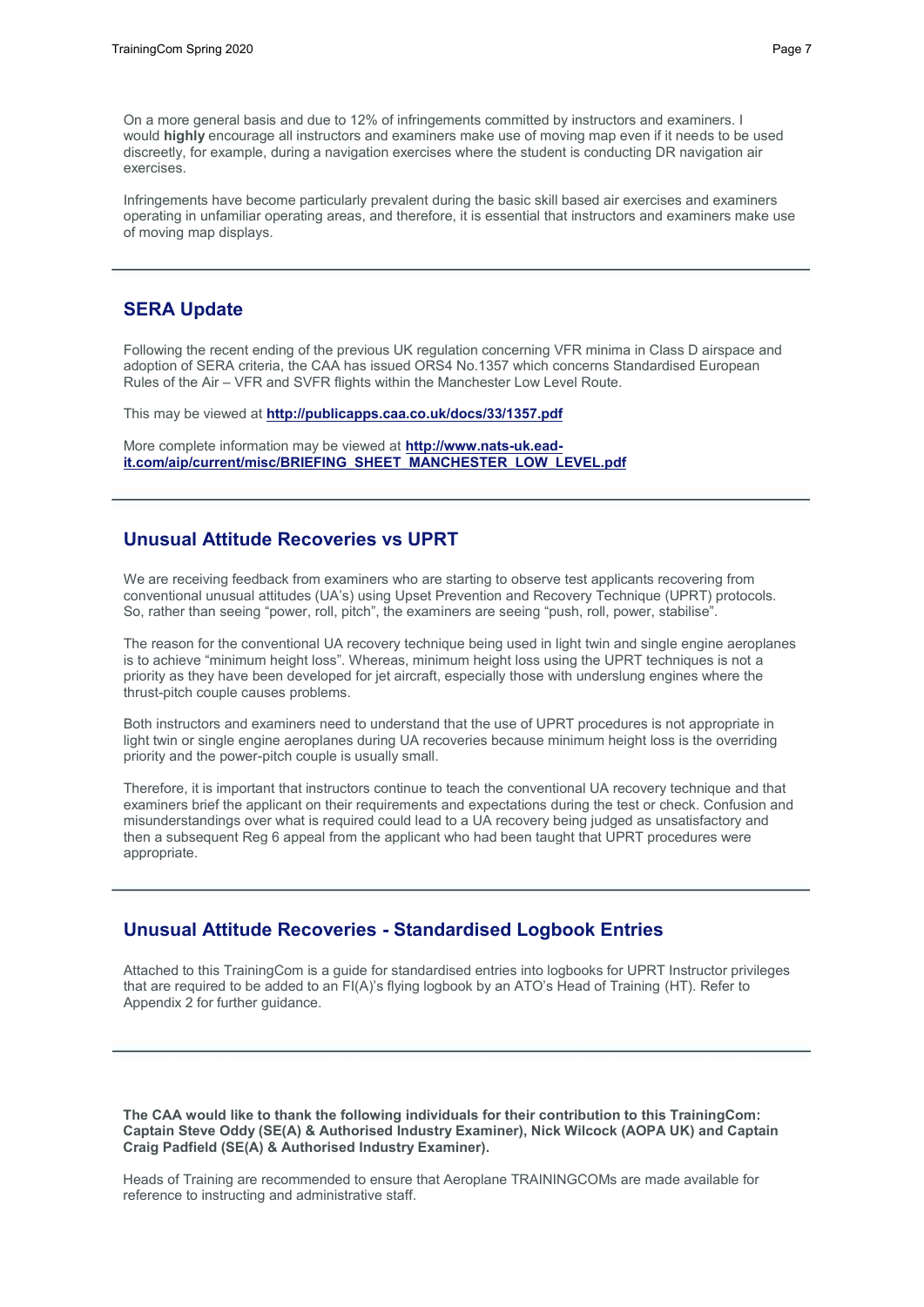# **APPENDIX 1: COVID-19 – AEROPLANE ATO & DTO Guidance**

It would be of great assistance to the CAA if training organisations could let their FOTIs know their present status so that when flying resumes the CAA oversight program can be rescheduled in the most sympathetic and sensitive manner possible.

#### 1. **Emergency Response Plan (ERP)**

It could not have been envisaged that a pandemic and the consequent lockdown was on the horizon when organisations ERPs were developed. However, hopefully by now training providers will have adapted and utilised the ERP element of their SMS to consider the effects and mitigations required for 'hibernating' their organisations' operations during the lockdown period.

The next stage will be to complete the ERP plan to bring the organisation from 'hibernation' and return to normal operations. This will necessitate conducting risk assessments and putting mitigations into place for the return to flying training operations. Training Organisations should consider:

i. Recent Experience.

It should be noted that there has not been an exemption issued for an alleviation of the FCL.060 Recent Experience requirement. Organisations must identify those pilots who do not meet the requirements of this regulation and programme training flights as appropriate.

ii. Instructor Standardisation.

Training organisations should consider the standardisation, ratings, certificates, medical, and currency of its instructors. This is especially important where instructors have been furloughed, subject to ORS4 1374 exemptions and/or are not in recent flying practice.

iii. Students.

It cannot be assumed that students (and Self-Fly Hire customers) are going to have maintained their competency to the same standard as they were prior to the cessation of flying operations. It is inevitable that 'skill fade' will have taken place and therefore an element of ground and flight refresher training should be anticipated and programmed in.

iv. Aircraft.

The documentation for aircraft 'hangered' for an extended period must be audited. Aircraft not flown for a period will also be required to comply with any manufacturers' guidance on servicing requirements (see CAA GA website for information on Maintenance Check Flights during Covid-19).

v. Documentation.

A review of the organisation's manuals may be required to identify if any date limiting procedures/checks have been exceeded or missed. It may be worth communicating with your FOTI to discuss postponing or rescheduling internal audits or external inspections – be assured you will receive a sympathetic response at these unprecedented times!

vi. Flight Safety Meeting.

Organisations should consider scheduling an 'extraordinary' Flight Safety Meeting prior to the commencement of flying operations to discuss the organisations potential risks and concerns. This may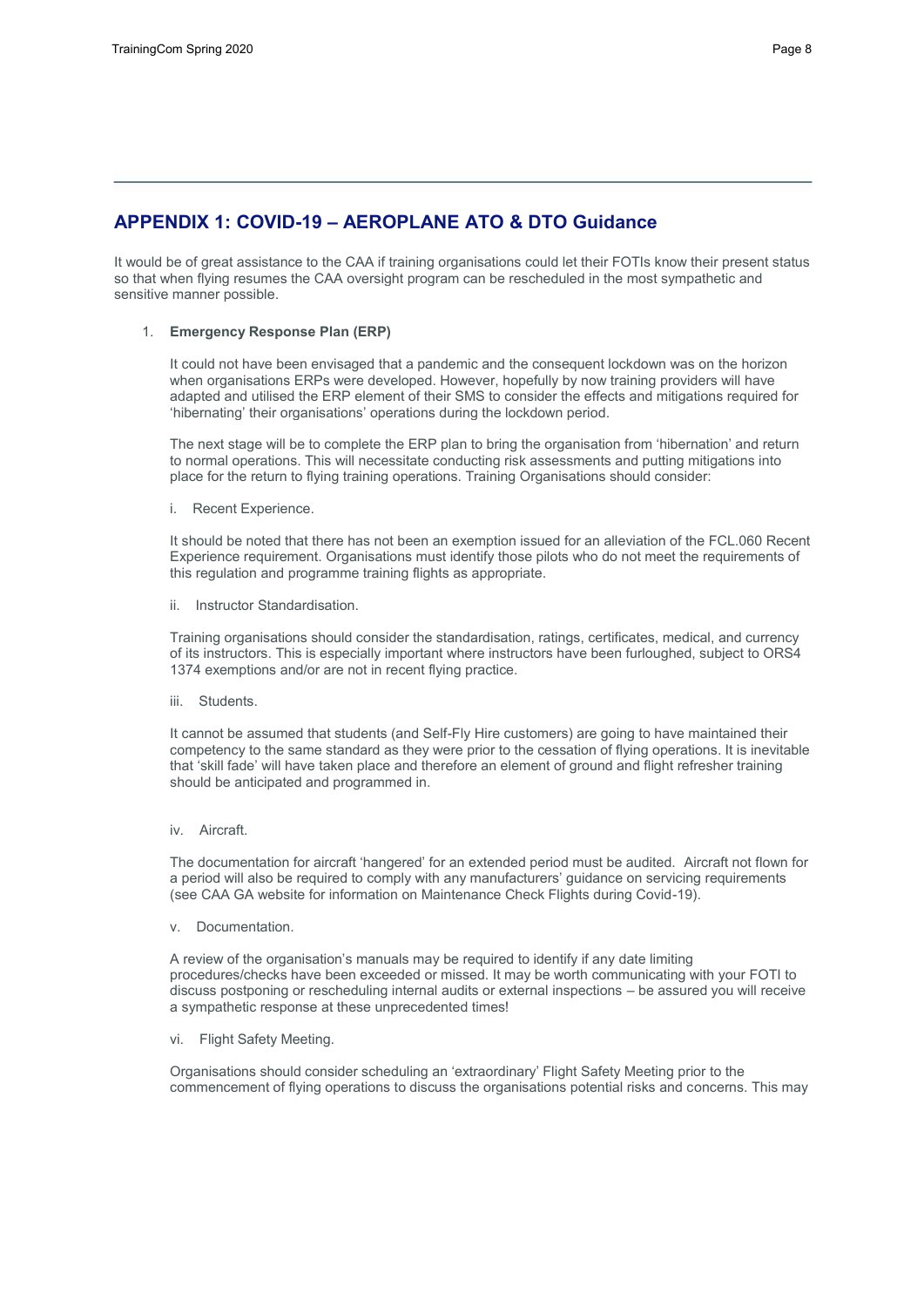be able to be conducted during the lockdown by using Skype, Zoom, Microsoft Teams, etc.

#### 2. **Official Record Series 4 (ORS4) Covid-19 Exemptions**

Several ORS4 exemptions to the relevant ANO/EASA regulations for the extension of medicals certificates, licence ratings and certificates have been recently published.

It should be noted that for EASA licence holders not subject to ORS4 1354 or ORS4 1367 that ORS4 1374 and the associated SRG1100F (FCL-ORS4 1374) should be used. For the completion of this form the following guidance should be noted:

i. Dates

The present ORS4 1374 (dated 7th April 2020) is only applicable to the relevant rating, certificates and endorsements expiring between 16th March 2020 and 31st October 2020 and the exemption date will expire on 22 November 2020 unless previously revoked.

ii. Briefing

The briefing referred to at para 3(a) of ORS4 1374 is for type ratings, instrument ratings and language proficiency endorsements (i.e. not instructors or examiners). It is recommended that the briefing is conducted using the appropriate Examiner Report Form (e.g. SRG 1157) which the instructor/examiner should complete and keep as a record along with the SRG 1100F. Where the instructor conducting the briefing is not the same as the examiner, a copy of the Examiner Report Form should be completed by the instructor and, this form, in addition to the signed copy of the SRG 1100F forwarded to the relevant examiner.

#### 3. **Distance Learning / E-Learning**

Several training organisations have expressed an interest in conducting elements of the theoretical knowledge part of an approved training course via Skype, Zoom, Microsoft Teams, etc. Any organisation considering this, should in the first instance, contact their CAA FOTI for advice. In general, the training material (power point slides, screen shots etc) and the methodology for standardisation of the FIs delivering this training should be submitted for approval and then a CAA FOTI will be allocated to sample the first course delivery.

#### 4. **LAPL Recency Requirements**

The following are recent amendments to LAPL Recency Requirements and should be considered for before flight:

i. FCL. 140.A LAPL(A) – Recency requirements (issued 11th November 2019)

Holders of an LAPL(A) shall only exercise the privileges of their licence when they have completed, in the last 24 months, as pilots of aeroplanes or TMG:

- (1) at least 12 hours of flight time as PIC, including 12 take-offs and landings; and
- (2) refresher training of at least 1 hour of total flight time with an instructor.
- ii. SFCL.160 SPL Recency requirements (issued 8th April 2020)

Sailplanes, excluding TMGs SPL holders shall exercise SPL privileges, excluding TMGs, only if in the last 24 months before the planned flight they:

(1) completed, on sailplanes, at least five hours of flight time as PIC or flying dual or solo under the supervision of an FI(S), including, on sailplanes, excluding TMGs, at least:

- (i) 15 launches; and
- (ii) two training flights with an FI(S); or

(2) passed a proficiency check with an FE(S) on a sailplane, excluding TMGs; the proficiency check shall be based on the skill test for SPL.

(3) TMGs SPL holders shall exercise their TMG privileges only if in the last 24 months before the planned flight they:

(i) completed at least 12 hours of flight time as PIC or flying dual or solo under the supervision of an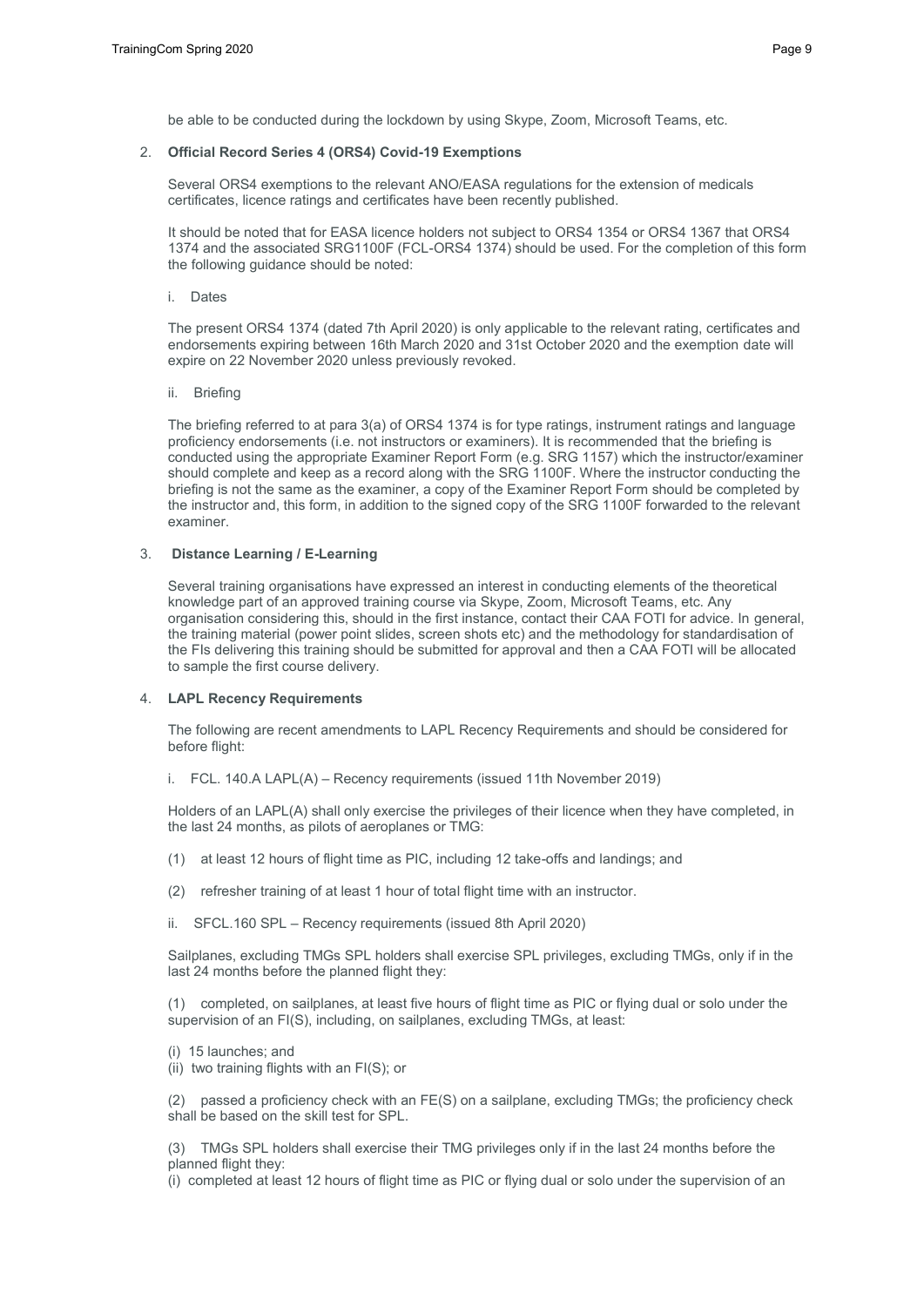FI(S), including, on TMGs, at least:

(i) six hours flight time;

(ii) 12 take-offs and landings; and

(iii) a training flight of at least one hour total flight time with an instructor; or

(4) passed a proficiency check with an examiner; the proficiency check shall be based on the skill test as specified in point SFCL.150(b)(2).

(5) SPL holders with privileges to fly on TMGs who also hold a licence including the privileges to fly on TMGs in accordance with the provisions of Annex I (Part-FCL) to Regulation (EU) No 1178/2011 shall be exempted from complying with paragraph (b). (NB: For more details relating to recency requirements refer to SFCL.160 SPL).

iii AMC1 FCL. 140.A – Recency requirements (issued 9th March 2020)

Training flight items should be based on the exercise items of the proficiency check, as deemed relevant by the instructor, and depending on the experience of the candidate. For aeroplanes and helicopters, the briefing should include a discussion on TEM with special emphasis on decision-making when encountering adverse meteorological conditions or unintentional IMC, as well as on navigation flight capabilities. For sailplanes and balloons, the discussion should place special emphasis on principal occurrence categories of the activity that is covered by the licence.

#### 5. **Initial IR and CPL Skills Tests**

In line with the Government restrictions, all initial CPL and IR tests are currently cancelled. Whilst the lockdown period continues, no flight test bookings will be accepted by the CAA, as these are deemed to be non-essential activities. The CAA has a duty of care to the examiners who carry out these tests on its behalf, and, cannot guarantee their safety during these tests at this time.

Once the CAA is in a position to restart booking for CPL and IR tests, updated guidance will be published.

It should be noted that any appropriate extensions to the validity of recommendations have been or are being put into place.

#### **Lastly, but most importantly, please stay safe and follow the Government guidelines.**

Tim Ramsdale (Aeroplane Flight Operations Standards Lead) Distribution: Aeroplane ATO's and DTO's

#### **Useful Links:**

- ORS41374: **[https://publicapps.caa.co.uk/docs/33/ORS41374.pd](https://publicapps.caa.co.uk/docs/33/ORS41374.pdf%E2%80%A2SRG)f**
- [SRG 21](https://publicapps.caa.co.uk/docs/33/ORS41374.pdf%E2%80%A2SRG)38: **[http://publicapps.caa.co.uk/docs/33/SRG2138Issue10](https://publicapps.caa.co.uk/docs/33/ORS41374.pdf%E2%80%A2SRG)[Enabled.pd](http://publicapps.caa.co.uk/docs/33/SRG2138Issue10Enabled.pdf%E2%80%A2SRG1100F:)f**
- [SRG1100F:](http://publicapps.caa.co.uk/docs/33/SRG2138Issue10Enabled.pdf%E2%80%A2SRG1100F:) [http://publicapps.caa.co.uk/modalapplication.aspx?catid=33&page](http://publicapps.caa.co.uk/docs/33/SRG2138Issue10Enabled.pdf%E2%80%A2SRG1100F:)type=65&appid=11 **e=[detail&id=9572](http://publicapps.caa.co.uk/modalapplication.aspx?catid=33&pagetype=65&appid=11&mode=detail&id=9572)**